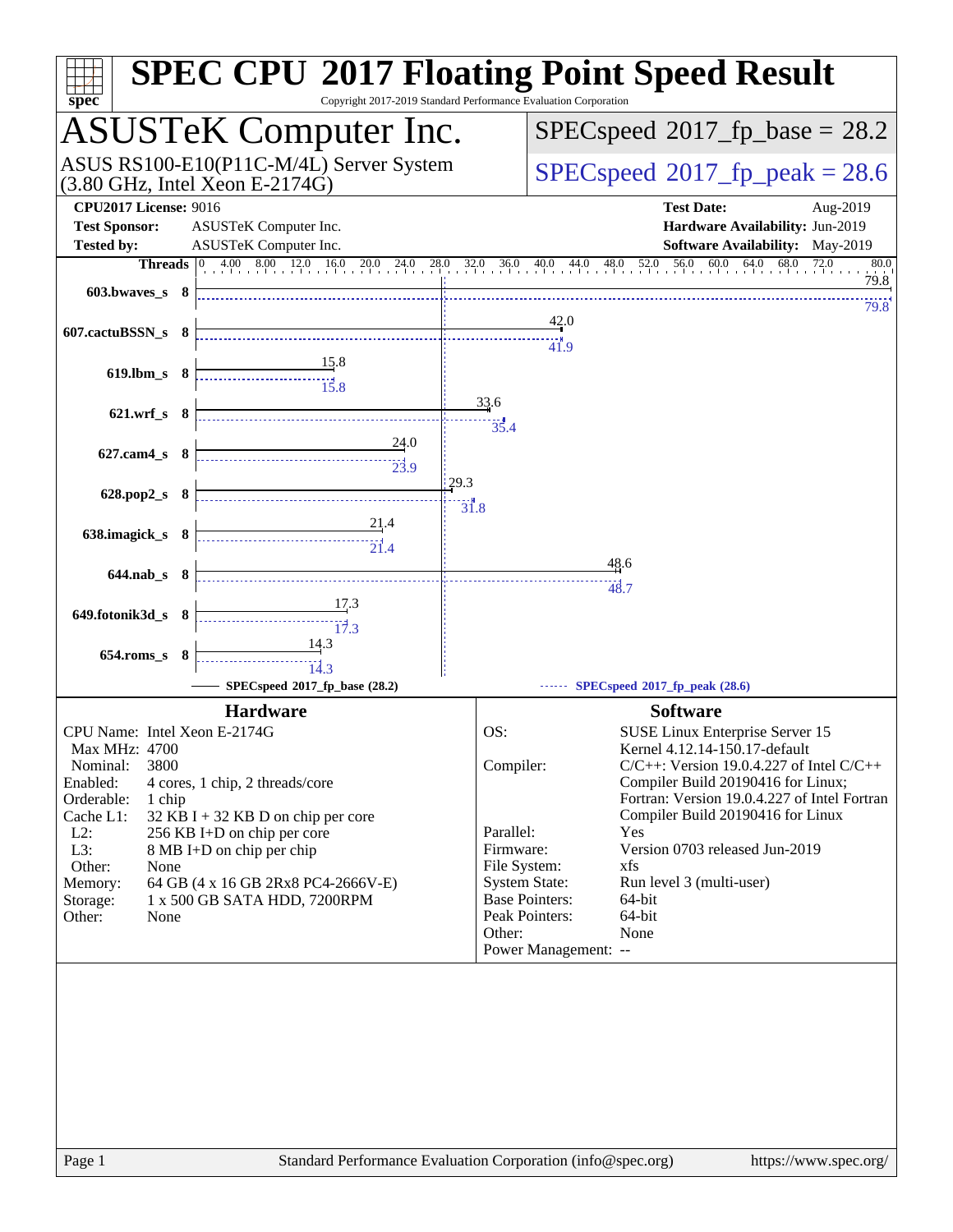# **[spec](http://www.spec.org/)**

# **[SPEC CPU](http://www.spec.org/auto/cpu2017/Docs/result-fields.html#SPECCPU2017FloatingPointSpeedResult)[2017 Floating Point Speed Result](http://www.spec.org/auto/cpu2017/Docs/result-fields.html#SPECCPU2017FloatingPointSpeedResult)**

Copyright 2017-2019 Standard Performance Evaluation Corporation

## ASUSTeK Computer Inc.

(3.80 GHz, Intel Xeon E-2174G) ASUS RS100-E10(P11C-M/4L) Server System  $SPECspeed@2017$  $SPECspeed@2017$  fp\_peak = 28.6

 $SPECspeed*2017_fp\_base = 28.2$  $SPECspeed*2017_fp\_base = 28.2$ 

**[Test Sponsor:](http://www.spec.org/auto/cpu2017/Docs/result-fields.html#TestSponsor)** ASUSTeK Computer Inc. **[Hardware Availability:](http://www.spec.org/auto/cpu2017/Docs/result-fields.html#HardwareAvailability)** Jun-2019

**[CPU2017 License:](http://www.spec.org/auto/cpu2017/Docs/result-fields.html#CPU2017License)** 9016 **[Test Date:](http://www.spec.org/auto/cpu2017/Docs/result-fields.html#TestDate)** Aug-2019 **[Tested by:](http://www.spec.org/auto/cpu2017/Docs/result-fields.html#Testedby)** ASUSTeK Computer Inc. **[Software Availability:](http://www.spec.org/auto/cpu2017/Docs/result-fields.html#SoftwareAvailability)** May-2019

#### **[Results Table](http://www.spec.org/auto/cpu2017/Docs/result-fields.html#ResultsTable)**

|                                     | <b>Base</b>    |                |       |                |       |                | <b>Peak</b> |                |                |              |                |              |                |              |
|-------------------------------------|----------------|----------------|-------|----------------|-------|----------------|-------------|----------------|----------------|--------------|----------------|--------------|----------------|--------------|
| <b>Benchmark</b>                    | <b>Threads</b> | <b>Seconds</b> | Ratio | <b>Seconds</b> | Ratio | <b>Seconds</b> | Ratio       | <b>Threads</b> | <b>Seconds</b> | <b>Ratio</b> | <b>Seconds</b> | <b>Ratio</b> | <b>Seconds</b> | <b>Ratio</b> |
| $603.bwaves$ s                      | 8              | 739            | 79.8  | 740            | 79.8  | 740            | 79.7        | 8              | 739            | 79.8         | 739            | 79.8         | 740            | 79.7         |
| 607.cactuBSSN s                     | 8              | 397            | 42.0  | 397            | 42.0  | 398            | 41.8        | 8              | 398            | 41.9         | 396            | 42.1         | 399            | 41.8         |
| $619$ .lbm s                        | 8              | 332            | 15.8  | 332            | 15.8  | 332            | 15.8        | 8              | 332            | 15.8         | 331            | 15.8         | 331            | 15.8         |
| $621$ .wrf s                        | 8              | 393            | 33.6  | 395            | 33.5  | 392            | 33.8        | 8              | 374            | 35.4         | 375            | 35.2         | 374            | 35.4         |
| $627$ .cam4 s                       | 8              | 370            | 24.0  | 370            | 24.0  | 370            | 24.0        | 8              | 370            | 24.0         | 370            | 23.9         | 370            | 23.9         |
| $628.pop2_s$                        | 8              | 405            | 29.3  | 406            | 29.3  | 403            | 29.4        | 8              | 373            | 31.8         | 375            | 31.7         | 372            | 31.9         |
| 638.imagick_s                       | 8              | 675            | 21.4  | 674            | 21.4  | 675            | 21.4        | 8              | 674            | 21.4         | 674            | 21.4         | 674            | 21.4         |
| $644$ .nab s                        | 8              | 359            | 48.7  | 363            | 48.2  | 359            | 48.6        | 8              | 358            | 48.7         | 359            | 48.7         | 358            | 48.8         |
| 649.fotonik3d s                     | 8              | 527            | 17.3  | 527            | 17.3  | 527            | 17.3        | 8              | 527            | 17.3         | 527            | 17.3         | 527            | 17.3         |
| $654$ .roms_s                       | 8              | 1100           | 14.3  | 1101           | 14.3  | 1101           | 14.3        | 8              | 1099           | 14.3         | 1099           | 14.3         | 1099           | 14.3         |
| $SPECspeed*2017_fp\_base =$<br>28.2 |                |                |       |                |       |                |             |                |                |              |                |              |                |              |

**[SPECspeed](http://www.spec.org/auto/cpu2017/Docs/result-fields.html#SPECspeed2017fppeak)[2017\\_fp\\_peak =](http://www.spec.org/auto/cpu2017/Docs/result-fields.html#SPECspeed2017fppeak) 28.6**

Results appear in the [order in which they were run.](http://www.spec.org/auto/cpu2017/Docs/result-fields.html#RunOrder) Bold underlined text [indicates a median measurement.](http://www.spec.org/auto/cpu2017/Docs/result-fields.html#Median)

#### **[Operating System Notes](http://www.spec.org/auto/cpu2017/Docs/result-fields.html#OperatingSystemNotes)**

Stack size set to unlimited using "ulimit -s unlimited"

#### **[General Notes](http://www.spec.org/auto/cpu2017/Docs/result-fields.html#GeneralNotes)**

Environment variables set by runcpu before the start of the run: KMP\_AFFINITY = "granularity=fine,compact" LD\_LIBRARY\_PATH = "/spec2017\_19u4/lib/intel64" OMP\_STACKSIZE = "192M" Binaries compiled on a system with 1x Intel Core i9-799X CPU + 32GB RAM memory using Redhat Enterprise Linux 7.5 Transparent Huge Pages enabled by default Prior to runcpu invocation Filesystem page cache synced and cleared with: sync; echo 3> /proc/sys/vm/drop\_caches Yes: The test sponsor attests, as of date of publication, that CVE-2017-5754 (Meltdown) is mitigated in the system as tested and documented. Yes: The test sponsor attests, as of date of publication, that CVE-2017-5753 (Spectre variant 1) is mitigated in the system as tested and documented. Yes: The test sponsor attests, as of date of publication, that CVE-2017-5715 (Spectre variant 2) is mitigated in the system as tested and documented.

BIOS Configuration: VT-d = Disabled AES = Disabled

**(Continued on next page)**

**[Platform Notes](http://www.spec.org/auto/cpu2017/Docs/result-fields.html#PlatformNotes)**

Page 2 Standard Performance Evaluation Corporation [\(info@spec.org\)](mailto:info@spec.org) <https://www.spec.org/>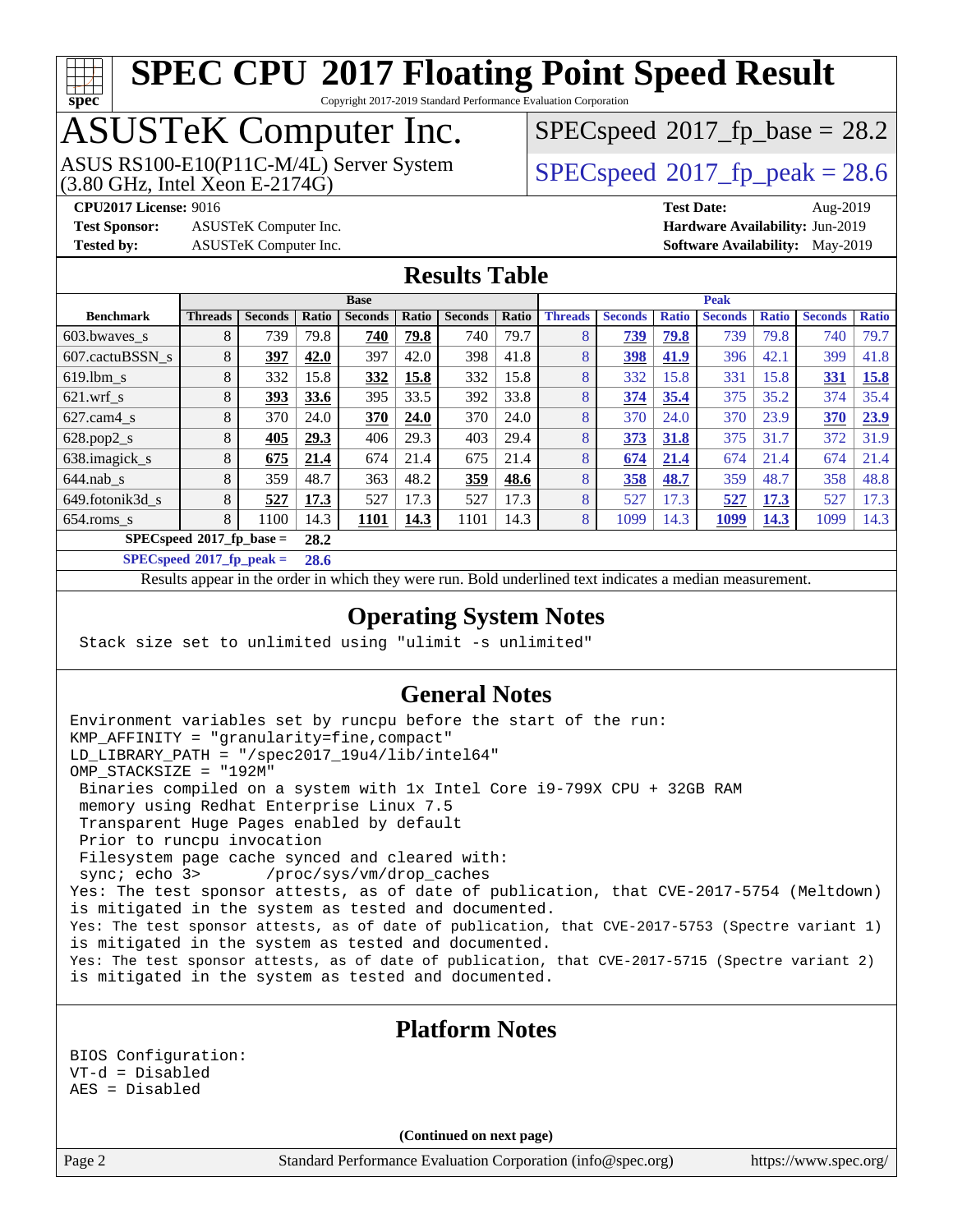

Copyright 2017-2019 Standard Performance Evaluation Corporation

## ASUSTeK Computer Inc.

(3.80 GHz, Intel Xeon E-2174G) ASUS RS100-E10(P11C-M/4L) Server System  $SPECspeed@2017$  $SPECspeed@2017$  fp\_peak = 28.6

 $SPECspeed^{\circledcirc}2017$  $SPECspeed^{\circledcirc}2017$  fp base = 28.2

**[Test Sponsor:](http://www.spec.org/auto/cpu2017/Docs/result-fields.html#TestSponsor)** ASUSTeK Computer Inc. **[Hardware Availability:](http://www.spec.org/auto/cpu2017/Docs/result-fields.html#HardwareAvailability)** Jun-2019 **[Tested by:](http://www.spec.org/auto/cpu2017/Docs/result-fields.html#Testedby)** ASUSTeK Computer Inc. **[Software Availability:](http://www.spec.org/auto/cpu2017/Docs/result-fields.html#SoftwareAvailability)** May-2019

**[CPU2017 License:](http://www.spec.org/auto/cpu2017/Docs/result-fields.html#CPU2017License)** 9016 **[Test Date:](http://www.spec.org/auto/cpu2017/Docs/result-fields.html#TestDate)** Aug-2019

#### **[Platform Notes \(Continued\)](http://www.spec.org/auto/cpu2017/Docs/result-fields.html#PlatformNotes)**

Page 3 Standard Performance Evaluation Corporation [\(info@spec.org\)](mailto:info@spec.org) <https://www.spec.org/> Sysinfo program /spec2017\_19u4/bin/sysinfo Rev: r5974 of 2018-05-19 9bcde8f2999c33d61f64985e45859ea9 running on linux-ngvl Tue Aug 6 18:38:13 2019 SUT (System Under Test) info as seen by some common utilities. For more information on this section, see <https://www.spec.org/cpu2017/Docs/config.html#sysinfo> From /proc/cpuinfo model name : Intel(R) Xeon(R) E-2174G CPU @ 3.80GHz 1 "physical id"s (chips) 8 "processors" cores, siblings (Caution: counting these is hw and system dependent. The following excerpts from /proc/cpuinfo might not be reliable. Use with caution.) cpu cores : 4 siblings : 8 physical 0: cores 0 1 2 3 From lscpu: Architecture: x86\_64 CPU op-mode(s): 32-bit, 64-bit Byte Order: Little Endian  $CPU(s):$  8 On-line CPU(s) list: 0-7 Thread(s) per core: 2 Core(s) per socket: 4 Socket(s): 1 NUMA node(s): 1 Vendor ID: GenuineIntel CPU family: 6 Model: 158 Model name: Intel(R) Xeon(R) E-2174G CPU @ 3.80GHz Stepping: 10 CPU MHz: 3800.000 CPU max MHz: 4500.0000 CPU min MHz: 800.0000 BogoMIPS: 7584.00 Virtualization: VT-x L1d cache: 32K L1i cache: 32K L2 cache: 256K L3 cache: 8192K NUMA node0 CPU(s): 0-7 Flags: fpu vme de pse tsc msr pae mce cx8 apic sep mtrr pge mca cmov pat pse36 clflush dts acpi mmx fxsr sse sse2 ss ht tm pbe syscall nx pdpe1gb rdtscp lm constant\_tsc art arch\_perfmon pebs bts rep\_good nopl xtopology nonstop\_tsc cpuid aperfmperf tsc\_known\_freq pni pclmulqdq dtes64 monitor ds\_cpl vmx smx est tm2 ssse3 **(Continued on next page)**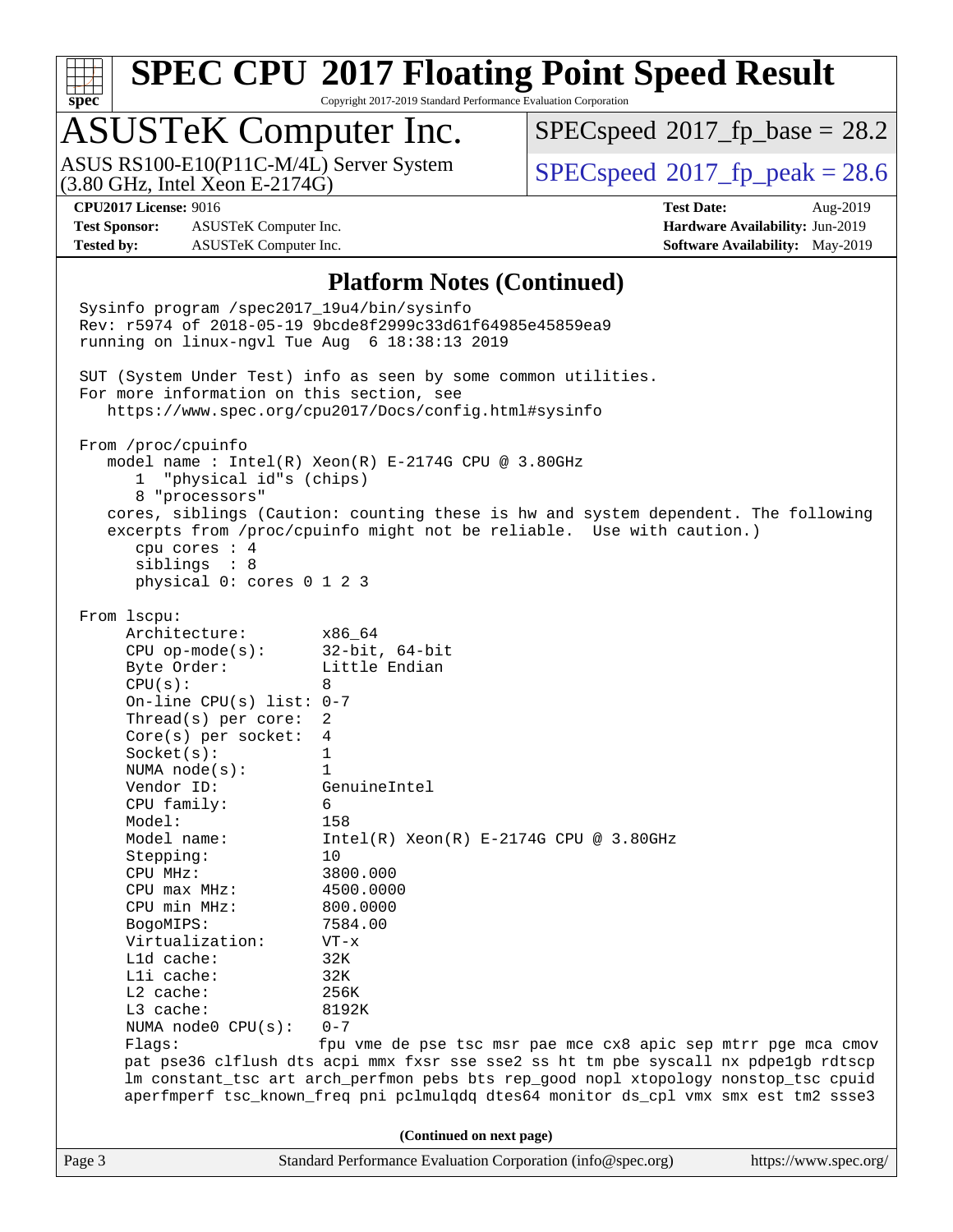

Copyright 2017-2019 Standard Performance Evaluation Corporation

## ASUSTeK Computer Inc.

(3.80 GHz, Intel Xeon E-2174G) ASUS RS100-E10(P11C-M/4L) Server System  $SPECspeed@2017$  $SPECspeed@2017$  fp\_peak = 28.6

 $SPECspeed*2017_fp\_base = 28.2$  $SPECspeed*2017_fp\_base = 28.2$ 

**[Test Sponsor:](http://www.spec.org/auto/cpu2017/Docs/result-fields.html#TestSponsor)** ASUSTeK Computer Inc. **[Hardware Availability:](http://www.spec.org/auto/cpu2017/Docs/result-fields.html#HardwareAvailability)** Jun-2019 **[Tested by:](http://www.spec.org/auto/cpu2017/Docs/result-fields.html#Testedby)** ASUSTeK Computer Inc. **[Software Availability:](http://www.spec.org/auto/cpu2017/Docs/result-fields.html#SoftwareAvailability)** May-2019

**[CPU2017 License:](http://www.spec.org/auto/cpu2017/Docs/result-fields.html#CPU2017License)** 9016 **[Test Date:](http://www.spec.org/auto/cpu2017/Docs/result-fields.html#TestDate)** Aug-2019

#### **[Platform Notes \(Continued\)](http://www.spec.org/auto/cpu2017/Docs/result-fields.html#PlatformNotes)**

 sdbg fma cx16 xtpr pdcm pcid sse4\_1 sse4\_2 x2apic movbe popcnt tsc\_deadline\_timer xsave avx f16c rdrand lahf\_lm abm 3dnowprefetch cpuid\_fault epb invpcid\_single pti ssbd ibrs ibpb stibp tpr\_shadow vnmi flexpriority ept vpid fsgsbase tsc\_adjust bmi1 hle avx2 smep bmi2 erms invpcid rtm mpx rdseed adx smap clflushopt intel\_pt xsaveopt xsavec xgetbv1 xsaves dtherm ida arat pln pts hwp hwp\_notify hwp\_act\_window hwp\_epp flush\_l1d /proc/cpuinfo cache data cache size : 8192 KB From numactl --hardware WARNING: a numactl 'node' might or might not correspond to a physical chip. available: 1 nodes (0) node 0 cpus: 0 1 2 3 4 5 6 7 node 0 size: 64322 MB node 0 free: 63826 MB node distances: node 0 0: 10 From /proc/meminfo MemTotal: 65865912 kB HugePages\_Total: 0 Hugepagesize: 2048 kB From /etc/\*release\* /etc/\*version\* os-release: NAME="SLES" VERSION="15" VERSION\_ID="15" PRETTY\_NAME="SUSE Linux Enterprise Server 15" ID="sles" ID\_LIKE="suse" ANSI\_COLOR="0;32" CPE\_NAME="cpe:/o:suse:sles:15" uname -a: Linux linux-ngvl 4.12.14-150.17-default #1 SMP Thu May 2 15:15:46 UTC 2019 (bf13fb8) x86\_64 x86\_64 x86\_64 GNU/Linux Kernel self-reported vulnerability status: CVE-2017-5754 (Meltdown): Mitigation: PTI CVE-2017-5753 (Spectre variant 1): Mitigation: \_\_user pointer sanitization CVE-2017-5715 (Spectre variant 2): Mitigation: Full generic retpoline, IBPB: conditional, IBRS\_FW, STIBP: conditional, RSB filling

**(Continued on next page)**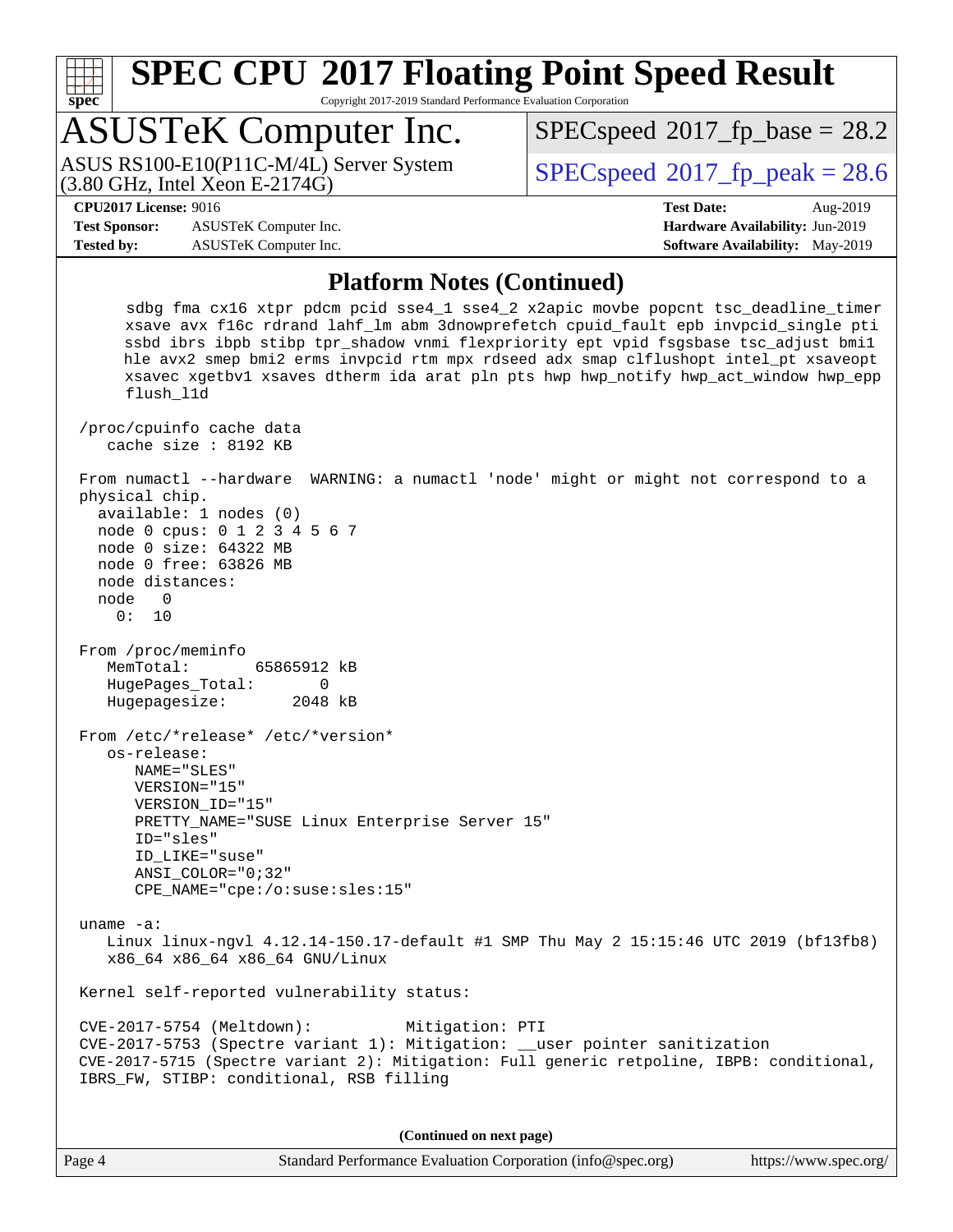# **[spec](http://www.spec.org/)**

## **[SPEC CPU](http://www.spec.org/auto/cpu2017/Docs/result-fields.html#SPECCPU2017FloatingPointSpeedResult)[2017 Floating Point Speed Result](http://www.spec.org/auto/cpu2017/Docs/result-fields.html#SPECCPU2017FloatingPointSpeedResult)**

Copyright 2017-2019 Standard Performance Evaluation Corporation

### ASUSTeK Computer Inc.

(3.80 GHz, Intel Xeon E-2174G) ASUS RS100-E10(P11C-M/4L) Server System  $\big|$  [SPECspeed](http://www.spec.org/auto/cpu2017/Docs/result-fields.html#SPECspeed2017fppeak)®[2017\\_fp\\_peak = 2](http://www.spec.org/auto/cpu2017/Docs/result-fields.html#SPECspeed2017fppeak)8.6

 $SPECspeed*2017_fp\_base = 28.2$  $SPECspeed*2017_fp\_base = 28.2$ 

**[Test Sponsor:](http://www.spec.org/auto/cpu2017/Docs/result-fields.html#TestSponsor)** ASUSTeK Computer Inc. **[Hardware Availability:](http://www.spec.org/auto/cpu2017/Docs/result-fields.html#HardwareAvailability)** Jun-2019 **[Tested by:](http://www.spec.org/auto/cpu2017/Docs/result-fields.html#Testedby)** ASUSTeK Computer Inc. **[Software Availability:](http://www.spec.org/auto/cpu2017/Docs/result-fields.html#SoftwareAvailability)** May-2019

**[CPU2017 License:](http://www.spec.org/auto/cpu2017/Docs/result-fields.html#CPU2017License)** 9016 **[Test Date:](http://www.spec.org/auto/cpu2017/Docs/result-fields.html#TestDate)** Aug-2019

#### **[Platform Notes \(Continued\)](http://www.spec.org/auto/cpu2017/Docs/result-fields.html#PlatformNotes)**

run-level 3 Aug 6 17:28

| SPEC is set to: /spec2017 19u4 |     |  |                   |                                      |  |
|--------------------------------|-----|--|-------------------|--------------------------------------|--|
| Filesystem                     |     |  |                   | Type Size Used Avail Use% Mounted on |  |
| /dev/sda4                      | xfs |  | 442G 23G 419G 6%/ |                                      |  |

 Additional information from dmidecode follows. WARNING: Use caution when you interpret this section. The 'dmidecode' program reads system data which is "intended to allow hardware to be accurately determined", but the intent may not be met, as there are frequent changes to hardware, firmware, and the "DMTF SMBIOS" standard. BIOS American Megatrends Inc. 0703 06/13/2019 Memory:

4x Samsung M391A2K43BB1-CTD 16 GB 2 rank 2667, configured at 2666

(End of data from sysinfo program)

#### **[Compiler Version Notes](http://www.spec.org/auto/cpu2017/Docs/result-fields.html#CompilerVersionNotes)**

| 619.1bm s(base, peak) 638.imagick s(base, peak)<br>C<br>$644$ .nab $s$ (base, peak)                                                                                                                                                                              |
|------------------------------------------------------------------------------------------------------------------------------------------------------------------------------------------------------------------------------------------------------------------|
| Intel(R) C Intel(R) 64 Compiler for applications running on Intel(R) 64,<br>Version 19.0.4.227 Build 20190416                                                                                                                                                    |
| Copyright (C) 1985-2019 Intel Corporation. All rights reserved.                                                                                                                                                                                                  |
| $C_{++}$ , C, Fortran   607.cactuBSSN s(base, peak)                                                                                                                                                                                                              |
| Intel(R) $C++$ Intel(R) 64 Compiler for applications running on Intel(R) 64,<br>Version 19.0.4.227 Build 20190416<br>Copyright (C) 1985-2019 Intel Corporation. All rights reserved.<br>Intel(R) C Intel(R) 64 Compiler for applications running on Intel(R) 64, |
| Version 19.0.4.227 Build 20190416<br>Copyright (C) 1985-2019 Intel Corporation. All rights reserved.                                                                                                                                                             |
| Intel(R) Fortran Intel(R) 64 Compiler for applications running on Intel(R)<br>64, Version 19.0.4.227 Build 20190416                                                                                                                                              |
| Copyright (C) 1985-2019 Intel Corporation. All rights reserved.                                                                                                                                                                                                  |
|                                                                                                                                                                                                                                                                  |
| $603.bwaves$ s(base, peak) $649.fotonik3d$ s(base, peak)<br>Fortran<br>654.roms_s(base, peak)                                                                                                                                                                    |
| Intel(R) Fortran Intel(R) 64 Compiler for applications running on Intel(R)                                                                                                                                                                                       |
| (Continued on next page)                                                                                                                                                                                                                                         |
| Page 5<br>Standard Performance Evaluation Corporation (info@spec.org)<br>https://www.spec.org/                                                                                                                                                                   |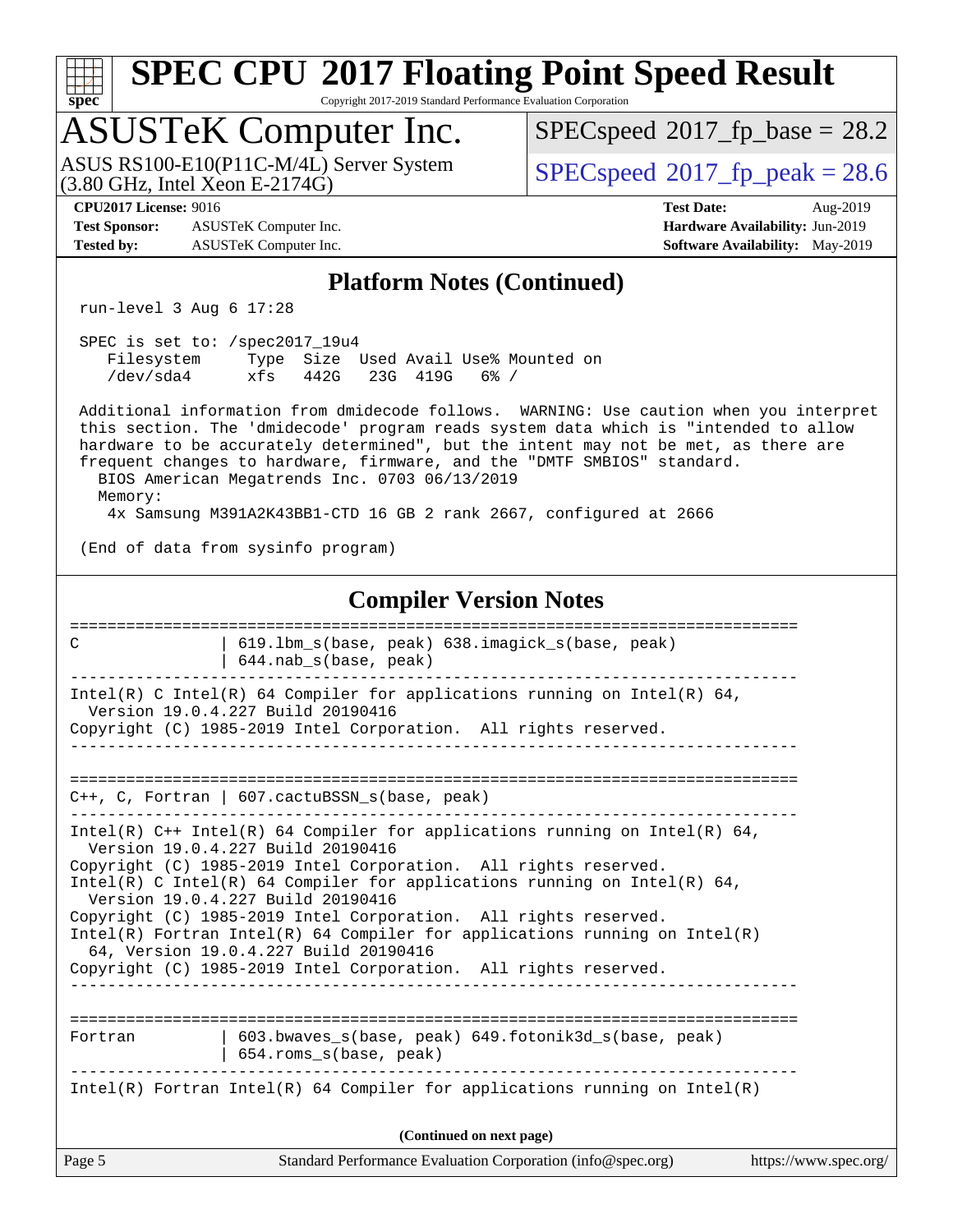

Copyright 2017-2019 Standard Performance Evaluation Corporation

## ASUSTeK Computer Inc.

 $(3.80 \text{ GHz}, \text{Intel Xeon E-2174G})$ ASUS RS100-E10(P11C-M/4L) Server System  $SPECspeed@2017$  $SPECspeed@2017$  fp\_peak = 28.6

 $SPECspeed*2017_fp\_base = 28.2$  $SPECspeed*2017_fp\_base = 28.2$ 

**[Test Sponsor:](http://www.spec.org/auto/cpu2017/Docs/result-fields.html#TestSponsor)** ASUSTeK Computer Inc. **[Hardware Availability:](http://www.spec.org/auto/cpu2017/Docs/result-fields.html#HardwareAvailability)** Jun-2019 **[Tested by:](http://www.spec.org/auto/cpu2017/Docs/result-fields.html#Testedby)** ASUSTeK Computer Inc. **[Software Availability:](http://www.spec.org/auto/cpu2017/Docs/result-fields.html#SoftwareAvailability)** May-2019

**[CPU2017 License:](http://www.spec.org/auto/cpu2017/Docs/result-fields.html#CPU2017License)** 9016 **[Test Date:](http://www.spec.org/auto/cpu2017/Docs/result-fields.html#TestDate)** Aug-2019

#### **[Compiler Version Notes \(Continued\)](http://www.spec.org/auto/cpu2017/Docs/result-fields.html#CompilerVersionNotes)**

| 64, Version 19.0.4.227 Build 20190416<br>Copyright (C) 1985-2019 Intel Corporation. All rights reserved.                                                                                                                                                                                                                                                                   |  |
|----------------------------------------------------------------------------------------------------------------------------------------------------------------------------------------------------------------------------------------------------------------------------------------------------------------------------------------------------------------------------|--|
| $621.wrf$ s(base, peak) $627.cam4$ s(base, peak)<br>Fortran, C<br>$628.$ pop $2_s(base, peak)$                                                                                                                                                                                                                                                                             |  |
| Intel(R) Fortran Intel(R) 64 Compiler for applications running on Intel(R)<br>64, Version 19.0.4.227 Build 20190416<br>Copyright (C) 1985-2019 Intel Corporation. All rights reserved.<br>Intel(R) C Intel(R) 64 Compiler for applications running on Intel(R) 64,<br>Version 19.0.4.227 Build 20190416<br>Copyright (C) 1985-2019 Intel Corporation. All rights reserved. |  |

### **[Base Compiler Invocation](http://www.spec.org/auto/cpu2017/Docs/result-fields.html#BaseCompilerInvocation)**

[C benchmarks](http://www.spec.org/auto/cpu2017/Docs/result-fields.html#Cbenchmarks): [icc -m64 -std=c11](http://www.spec.org/cpu2017/results/res2019q3/cpu2017-20190826-17258.flags.html#user_CCbase_intel_icc_64bit_c11_33ee0cdaae7deeeab2a9725423ba97205ce30f63b9926c2519791662299b76a0318f32ddfffdc46587804de3178b4f9328c46fa7c2b0cd779d7a61945c91cd35)

[Fortran benchmarks](http://www.spec.org/auto/cpu2017/Docs/result-fields.html#Fortranbenchmarks): [ifort -m64](http://www.spec.org/cpu2017/results/res2019q3/cpu2017-20190826-17258.flags.html#user_FCbase_intel_ifort_64bit_24f2bb282fbaeffd6157abe4f878425411749daecae9a33200eee2bee2fe76f3b89351d69a8130dd5949958ce389cf37ff59a95e7a40d588e8d3a57e0c3fd751)

[Benchmarks using both Fortran and C](http://www.spec.org/auto/cpu2017/Docs/result-fields.html#BenchmarksusingbothFortranandC): [ifort -m64](http://www.spec.org/cpu2017/results/res2019q3/cpu2017-20190826-17258.flags.html#user_CC_FCbase_intel_ifort_64bit_24f2bb282fbaeffd6157abe4f878425411749daecae9a33200eee2bee2fe76f3b89351d69a8130dd5949958ce389cf37ff59a95e7a40d588e8d3a57e0c3fd751) [icc -m64 -std=c11](http://www.spec.org/cpu2017/results/res2019q3/cpu2017-20190826-17258.flags.html#user_CC_FCbase_intel_icc_64bit_c11_33ee0cdaae7deeeab2a9725423ba97205ce30f63b9926c2519791662299b76a0318f32ddfffdc46587804de3178b4f9328c46fa7c2b0cd779d7a61945c91cd35)

[Benchmarks using Fortran, C, and C++:](http://www.spec.org/auto/cpu2017/Docs/result-fields.html#BenchmarksusingFortranCandCXX) [icpc -m64](http://www.spec.org/cpu2017/results/res2019q3/cpu2017-20190826-17258.flags.html#user_CC_CXX_FCbase_intel_icpc_64bit_4ecb2543ae3f1412ef961e0650ca070fec7b7afdcd6ed48761b84423119d1bf6bdf5cad15b44d48e7256388bc77273b966e5eb805aefd121eb22e9299b2ec9d9) [icc -m64 -std=c11](http://www.spec.org/cpu2017/results/res2019q3/cpu2017-20190826-17258.flags.html#user_CC_CXX_FCbase_intel_icc_64bit_c11_33ee0cdaae7deeeab2a9725423ba97205ce30f63b9926c2519791662299b76a0318f32ddfffdc46587804de3178b4f9328c46fa7c2b0cd779d7a61945c91cd35) [ifort -m64](http://www.spec.org/cpu2017/results/res2019q3/cpu2017-20190826-17258.flags.html#user_CC_CXX_FCbase_intel_ifort_64bit_24f2bb282fbaeffd6157abe4f878425411749daecae9a33200eee2bee2fe76f3b89351d69a8130dd5949958ce389cf37ff59a95e7a40d588e8d3a57e0c3fd751)

### **[Base Portability Flags](http://www.spec.org/auto/cpu2017/Docs/result-fields.html#BasePortabilityFlags)**

 603.bwaves\_s: [-DSPEC\\_LP64](http://www.spec.org/cpu2017/results/res2019q3/cpu2017-20190826-17258.flags.html#suite_basePORTABILITY603_bwaves_s_DSPEC_LP64) 607.cactuBSSN\_s: [-DSPEC\\_LP64](http://www.spec.org/cpu2017/results/res2019q3/cpu2017-20190826-17258.flags.html#suite_basePORTABILITY607_cactuBSSN_s_DSPEC_LP64) 619.lbm\_s: [-DSPEC\\_LP64](http://www.spec.org/cpu2017/results/res2019q3/cpu2017-20190826-17258.flags.html#suite_basePORTABILITY619_lbm_s_DSPEC_LP64) 621.wrf\_s: [-DSPEC\\_LP64](http://www.spec.org/cpu2017/results/res2019q3/cpu2017-20190826-17258.flags.html#suite_basePORTABILITY621_wrf_s_DSPEC_LP64) [-DSPEC\\_CASE\\_FLAG](http://www.spec.org/cpu2017/results/res2019q3/cpu2017-20190826-17258.flags.html#b621.wrf_s_baseCPORTABILITY_DSPEC_CASE_FLAG) [-convert big\\_endian](http://www.spec.org/cpu2017/results/res2019q3/cpu2017-20190826-17258.flags.html#user_baseFPORTABILITY621_wrf_s_convert_big_endian_c3194028bc08c63ac5d04de18c48ce6d347e4e562e8892b8bdbdc0214820426deb8554edfa529a3fb25a586e65a3d812c835984020483e7e73212c4d31a38223) 627.cam4\_s: [-DSPEC\\_LP64](http://www.spec.org/cpu2017/results/res2019q3/cpu2017-20190826-17258.flags.html#suite_basePORTABILITY627_cam4_s_DSPEC_LP64) [-DSPEC\\_CASE\\_FLAG](http://www.spec.org/cpu2017/results/res2019q3/cpu2017-20190826-17258.flags.html#b627.cam4_s_baseCPORTABILITY_DSPEC_CASE_FLAG) 628.pop2\_s: [-DSPEC\\_LP64](http://www.spec.org/cpu2017/results/res2019q3/cpu2017-20190826-17258.flags.html#suite_basePORTABILITY628_pop2_s_DSPEC_LP64) [-DSPEC\\_CASE\\_FLAG](http://www.spec.org/cpu2017/results/res2019q3/cpu2017-20190826-17258.flags.html#b628.pop2_s_baseCPORTABILITY_DSPEC_CASE_FLAG) [-convert big\\_endian](http://www.spec.org/cpu2017/results/res2019q3/cpu2017-20190826-17258.flags.html#user_baseFPORTABILITY628_pop2_s_convert_big_endian_c3194028bc08c63ac5d04de18c48ce6d347e4e562e8892b8bdbdc0214820426deb8554edfa529a3fb25a586e65a3d812c835984020483e7e73212c4d31a38223) [-assume byterecl](http://www.spec.org/cpu2017/results/res2019q3/cpu2017-20190826-17258.flags.html#user_baseFPORTABILITY628_pop2_s_assume_byterecl_7e47d18b9513cf18525430bbf0f2177aa9bf368bc7a059c09b2c06a34b53bd3447c950d3f8d6c70e3faf3a05c8557d66a5798b567902e8849adc142926523472) 638.imagick\_s: [-DSPEC\\_LP64](http://www.spec.org/cpu2017/results/res2019q3/cpu2017-20190826-17258.flags.html#suite_basePORTABILITY638_imagick_s_DSPEC_LP64) 644.nab\_s: [-DSPEC\\_LP64](http://www.spec.org/cpu2017/results/res2019q3/cpu2017-20190826-17258.flags.html#suite_basePORTABILITY644_nab_s_DSPEC_LP64) 649.fotonik3d\_s: [-DSPEC\\_LP64](http://www.spec.org/cpu2017/results/res2019q3/cpu2017-20190826-17258.flags.html#suite_basePORTABILITY649_fotonik3d_s_DSPEC_LP64) 654.roms\_s: [-DSPEC\\_LP64](http://www.spec.org/cpu2017/results/res2019q3/cpu2017-20190826-17258.flags.html#suite_basePORTABILITY654_roms_s_DSPEC_LP64)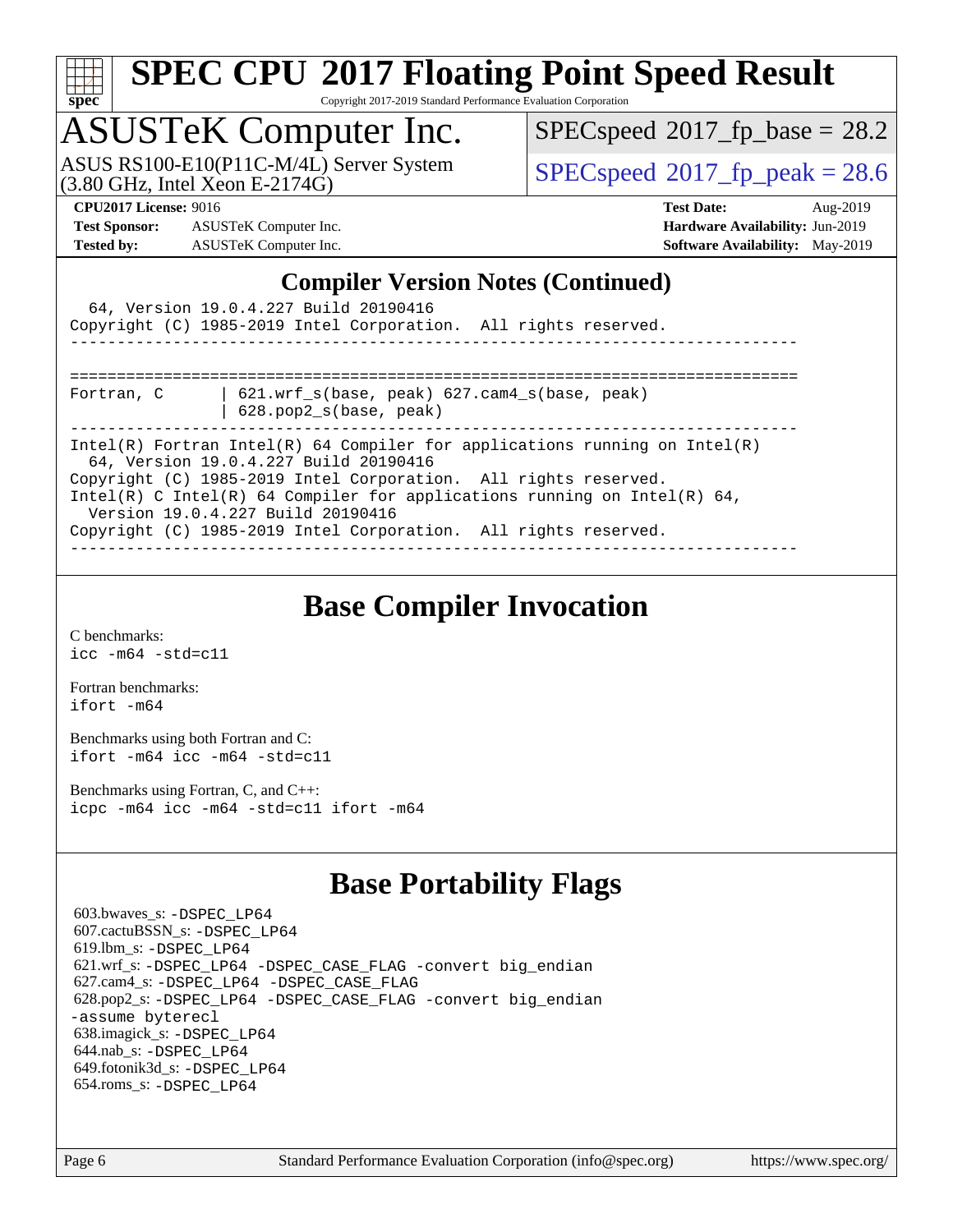

Copyright 2017-2019 Standard Performance Evaluation Corporation

## ASUSTeK Computer Inc.

(3.80 GHz, Intel Xeon E-2174G) ASUS RS100-E10(P11C-M/4L) Server System  $SPECspeed@2017$  $SPECspeed@2017$  fp\_peak = 28.6

 $SPECspeed^{\circledcirc}2017$  $SPECspeed^{\circledcirc}2017$  fp base = 28.2

**[Test Sponsor:](http://www.spec.org/auto/cpu2017/Docs/result-fields.html#TestSponsor)** ASUSTeK Computer Inc. **[Hardware Availability:](http://www.spec.org/auto/cpu2017/Docs/result-fields.html#HardwareAvailability)** Jun-2019 **[Tested by:](http://www.spec.org/auto/cpu2017/Docs/result-fields.html#Testedby)** ASUSTeK Computer Inc. **[Software Availability:](http://www.spec.org/auto/cpu2017/Docs/result-fields.html#SoftwareAvailability)** May-2019

**[CPU2017 License:](http://www.spec.org/auto/cpu2017/Docs/result-fields.html#CPU2017License)** 9016 **[Test Date:](http://www.spec.org/auto/cpu2017/Docs/result-fields.html#TestDate)** Aug-2019

### **[Base Optimization Flags](http://www.spec.org/auto/cpu2017/Docs/result-fields.html#BaseOptimizationFlags)**

[C benchmarks:](http://www.spec.org/auto/cpu2017/Docs/result-fields.html#Cbenchmarks)

[-xCORE-AVX2](http://www.spec.org/cpu2017/results/res2019q3/cpu2017-20190826-17258.flags.html#user_CCbase_f-xCORE-AVX2) [-ipo](http://www.spec.org/cpu2017/results/res2019q3/cpu2017-20190826-17258.flags.html#user_CCbase_f-ipo) [-O3](http://www.spec.org/cpu2017/results/res2019q3/cpu2017-20190826-17258.flags.html#user_CCbase_f-O3) [-no-prec-div](http://www.spec.org/cpu2017/results/res2019q3/cpu2017-20190826-17258.flags.html#user_CCbase_f-no-prec-div) [-qopt-prefetch](http://www.spec.org/cpu2017/results/res2019q3/cpu2017-20190826-17258.flags.html#user_CCbase_f-qopt-prefetch) [-ffinite-math-only](http://www.spec.org/cpu2017/results/res2019q3/cpu2017-20190826-17258.flags.html#user_CCbase_f_finite_math_only_cb91587bd2077682c4b38af759c288ed7c732db004271a9512da14a4f8007909a5f1427ecbf1a0fb78ff2a814402c6114ac565ca162485bbcae155b5e4258871) [-qopt-mem-layout-trans=4](http://www.spec.org/cpu2017/results/res2019q3/cpu2017-20190826-17258.flags.html#user_CCbase_f-qopt-mem-layout-trans_fa39e755916c150a61361b7846f310bcdf6f04e385ef281cadf3647acec3f0ae266d1a1d22d972a7087a248fd4e6ca390a3634700869573d231a252c784941a8) [-qopenmp](http://www.spec.org/cpu2017/results/res2019q3/cpu2017-20190826-17258.flags.html#user_CCbase_qopenmp_16be0c44f24f464004c6784a7acb94aca937f053568ce72f94b139a11c7c168634a55f6653758ddd83bcf7b8463e8028bb0b48b77bcddc6b78d5d95bb1df2967) [-DSPEC\\_OPENMP](http://www.spec.org/cpu2017/results/res2019q3/cpu2017-20190826-17258.flags.html#suite_CCbase_DSPEC_OPENMP) [Fortran benchmarks](http://www.spec.org/auto/cpu2017/Docs/result-fields.html#Fortranbenchmarks): -DSPEC OPENMP [-xCORE-AVX2](http://www.spec.org/cpu2017/results/res2019q3/cpu2017-20190826-17258.flags.html#user_FCbase_f-xCORE-AVX2) [-ipo](http://www.spec.org/cpu2017/results/res2019q3/cpu2017-20190826-17258.flags.html#user_FCbase_f-ipo) [-O3](http://www.spec.org/cpu2017/results/res2019q3/cpu2017-20190826-17258.flags.html#user_FCbase_f-O3) [-no-prec-div](http://www.spec.org/cpu2017/results/res2019q3/cpu2017-20190826-17258.flags.html#user_FCbase_f-no-prec-div) [-qopt-prefetch](http://www.spec.org/cpu2017/results/res2019q3/cpu2017-20190826-17258.flags.html#user_FCbase_f-qopt-prefetch) [-ffinite-math-only](http://www.spec.org/cpu2017/results/res2019q3/cpu2017-20190826-17258.flags.html#user_FCbase_f_finite_math_only_cb91587bd2077682c4b38af759c288ed7c732db004271a9512da14a4f8007909a5f1427ecbf1a0fb78ff2a814402c6114ac565ca162485bbcae155b5e4258871) [-qopt-mem-layout-trans=4](http://www.spec.org/cpu2017/results/res2019q3/cpu2017-20190826-17258.flags.html#user_FCbase_f-qopt-mem-layout-trans_fa39e755916c150a61361b7846f310bcdf6f04e385ef281cadf3647acec3f0ae266d1a1d22d972a7087a248fd4e6ca390a3634700869573d231a252c784941a8) [-qopenmp](http://www.spec.org/cpu2017/results/res2019q3/cpu2017-20190826-17258.flags.html#user_FCbase_qopenmp_16be0c44f24f464004c6784a7acb94aca937f053568ce72f94b139a11c7c168634a55f6653758ddd83bcf7b8463e8028bb0b48b77bcddc6b78d5d95bb1df2967) [-nostandard-realloc-lhs](http://www.spec.org/cpu2017/results/res2019q3/cpu2017-20190826-17258.flags.html#user_FCbase_f_2003_std_realloc_82b4557e90729c0f113870c07e44d33d6f5a304b4f63d4c15d2d0f1fab99f5daaed73bdb9275d9ae411527f28b936061aa8b9c8f2d63842963b95c9dd6426b8a) [Benchmarks using both Fortran and C:](http://www.spec.org/auto/cpu2017/Docs/result-fields.html#BenchmarksusingbothFortranandC) [-xCORE-AVX2](http://www.spec.org/cpu2017/results/res2019q3/cpu2017-20190826-17258.flags.html#user_CC_FCbase_f-xCORE-AVX2) [-ipo](http://www.spec.org/cpu2017/results/res2019q3/cpu2017-20190826-17258.flags.html#user_CC_FCbase_f-ipo) [-O3](http://www.spec.org/cpu2017/results/res2019q3/cpu2017-20190826-17258.flags.html#user_CC_FCbase_f-O3) [-no-prec-div](http://www.spec.org/cpu2017/results/res2019q3/cpu2017-20190826-17258.flags.html#user_CC_FCbase_f-no-prec-div) [-qopt-prefetch](http://www.spec.org/cpu2017/results/res2019q3/cpu2017-20190826-17258.flags.html#user_CC_FCbase_f-qopt-prefetch) [-ffinite-math-only](http://www.spec.org/cpu2017/results/res2019q3/cpu2017-20190826-17258.flags.html#user_CC_FCbase_f_finite_math_only_cb91587bd2077682c4b38af759c288ed7c732db004271a9512da14a4f8007909a5f1427ecbf1a0fb78ff2a814402c6114ac565ca162485bbcae155b5e4258871) [-qopt-mem-layout-trans=4](http://www.spec.org/cpu2017/results/res2019q3/cpu2017-20190826-17258.flags.html#user_CC_FCbase_f-qopt-mem-layout-trans_fa39e755916c150a61361b7846f310bcdf6f04e385ef281cadf3647acec3f0ae266d1a1d22d972a7087a248fd4e6ca390a3634700869573d231a252c784941a8) [-qopenmp](http://www.spec.org/cpu2017/results/res2019q3/cpu2017-20190826-17258.flags.html#user_CC_FCbase_qopenmp_16be0c44f24f464004c6784a7acb94aca937f053568ce72f94b139a11c7c168634a55f6653758ddd83bcf7b8463e8028bb0b48b77bcddc6b78d5d95bb1df2967) [-DSPEC\\_OPENMP](http://www.spec.org/cpu2017/results/res2019q3/cpu2017-20190826-17258.flags.html#suite_CC_FCbase_DSPEC_OPENMP) [-nostandard-realloc-lhs](http://www.spec.org/cpu2017/results/res2019q3/cpu2017-20190826-17258.flags.html#user_CC_FCbase_f_2003_std_realloc_82b4557e90729c0f113870c07e44d33d6f5a304b4f63d4c15d2d0f1fab99f5daaed73bdb9275d9ae411527f28b936061aa8b9c8f2d63842963b95c9dd6426b8a) [Benchmarks using Fortran, C, and C++:](http://www.spec.org/auto/cpu2017/Docs/result-fields.html#BenchmarksusingFortranCandCXX) [-xCORE-AVX2](http://www.spec.org/cpu2017/results/res2019q3/cpu2017-20190826-17258.flags.html#user_CC_CXX_FCbase_f-xCORE-AVX2) [-ipo](http://www.spec.org/cpu2017/results/res2019q3/cpu2017-20190826-17258.flags.html#user_CC_CXX_FCbase_f-ipo) [-O3](http://www.spec.org/cpu2017/results/res2019q3/cpu2017-20190826-17258.flags.html#user_CC_CXX_FCbase_f-O3) [-no-prec-div](http://www.spec.org/cpu2017/results/res2019q3/cpu2017-20190826-17258.flags.html#user_CC_CXX_FCbase_f-no-prec-div) [-qopt-prefetch](http://www.spec.org/cpu2017/results/res2019q3/cpu2017-20190826-17258.flags.html#user_CC_CXX_FCbase_f-qopt-prefetch) [-ffinite-math-only](http://www.spec.org/cpu2017/results/res2019q3/cpu2017-20190826-17258.flags.html#user_CC_CXX_FCbase_f_finite_math_only_cb91587bd2077682c4b38af759c288ed7c732db004271a9512da14a4f8007909a5f1427ecbf1a0fb78ff2a814402c6114ac565ca162485bbcae155b5e4258871) [-qopt-mem-layout-trans=4](http://www.spec.org/cpu2017/results/res2019q3/cpu2017-20190826-17258.flags.html#user_CC_CXX_FCbase_f-qopt-mem-layout-trans_fa39e755916c150a61361b7846f310bcdf6f04e385ef281cadf3647acec3f0ae266d1a1d22d972a7087a248fd4e6ca390a3634700869573d231a252c784941a8) [-qopenmp](http://www.spec.org/cpu2017/results/res2019q3/cpu2017-20190826-17258.flags.html#user_CC_CXX_FCbase_qopenmp_16be0c44f24f464004c6784a7acb94aca937f053568ce72f94b139a11c7c168634a55f6653758ddd83bcf7b8463e8028bb0b48b77bcddc6b78d5d95bb1df2967) [-DSPEC\\_OPENMP](http://www.spec.org/cpu2017/results/res2019q3/cpu2017-20190826-17258.flags.html#suite_CC_CXX_FCbase_DSPEC_OPENMP) [-nostandard-realloc-lhs](http://www.spec.org/cpu2017/results/res2019q3/cpu2017-20190826-17258.flags.html#user_CC_CXX_FCbase_f_2003_std_realloc_82b4557e90729c0f113870c07e44d33d6f5a304b4f63d4c15d2d0f1fab99f5daaed73bdb9275d9ae411527f28b936061aa8b9c8f2d63842963b95c9dd6426b8a)

### **[Peak Compiler Invocation](http://www.spec.org/auto/cpu2017/Docs/result-fields.html#PeakCompilerInvocation)**

[C benchmarks](http://www.spec.org/auto/cpu2017/Docs/result-fields.html#Cbenchmarks): [icc -m64 -std=c11](http://www.spec.org/cpu2017/results/res2019q3/cpu2017-20190826-17258.flags.html#user_CCpeak_intel_icc_64bit_c11_33ee0cdaae7deeeab2a9725423ba97205ce30f63b9926c2519791662299b76a0318f32ddfffdc46587804de3178b4f9328c46fa7c2b0cd779d7a61945c91cd35)

[Fortran benchmarks](http://www.spec.org/auto/cpu2017/Docs/result-fields.html#Fortranbenchmarks): [ifort -m64](http://www.spec.org/cpu2017/results/res2019q3/cpu2017-20190826-17258.flags.html#user_FCpeak_intel_ifort_64bit_24f2bb282fbaeffd6157abe4f878425411749daecae9a33200eee2bee2fe76f3b89351d69a8130dd5949958ce389cf37ff59a95e7a40d588e8d3a57e0c3fd751)

[Benchmarks using both Fortran and C](http://www.spec.org/auto/cpu2017/Docs/result-fields.html#BenchmarksusingbothFortranandC): [ifort -m64](http://www.spec.org/cpu2017/results/res2019q3/cpu2017-20190826-17258.flags.html#user_CC_FCpeak_intel_ifort_64bit_24f2bb282fbaeffd6157abe4f878425411749daecae9a33200eee2bee2fe76f3b89351d69a8130dd5949958ce389cf37ff59a95e7a40d588e8d3a57e0c3fd751) [icc -m64 -std=c11](http://www.spec.org/cpu2017/results/res2019q3/cpu2017-20190826-17258.flags.html#user_CC_FCpeak_intel_icc_64bit_c11_33ee0cdaae7deeeab2a9725423ba97205ce30f63b9926c2519791662299b76a0318f32ddfffdc46587804de3178b4f9328c46fa7c2b0cd779d7a61945c91cd35)

[Benchmarks using Fortran, C, and C++:](http://www.spec.org/auto/cpu2017/Docs/result-fields.html#BenchmarksusingFortranCandCXX) [icpc -m64](http://www.spec.org/cpu2017/results/res2019q3/cpu2017-20190826-17258.flags.html#user_CC_CXX_FCpeak_intel_icpc_64bit_4ecb2543ae3f1412ef961e0650ca070fec7b7afdcd6ed48761b84423119d1bf6bdf5cad15b44d48e7256388bc77273b966e5eb805aefd121eb22e9299b2ec9d9) [icc -m64 -std=c11](http://www.spec.org/cpu2017/results/res2019q3/cpu2017-20190826-17258.flags.html#user_CC_CXX_FCpeak_intel_icc_64bit_c11_33ee0cdaae7deeeab2a9725423ba97205ce30f63b9926c2519791662299b76a0318f32ddfffdc46587804de3178b4f9328c46fa7c2b0cd779d7a61945c91cd35) [ifort -m64](http://www.spec.org/cpu2017/results/res2019q3/cpu2017-20190826-17258.flags.html#user_CC_CXX_FCpeak_intel_ifort_64bit_24f2bb282fbaeffd6157abe4f878425411749daecae9a33200eee2bee2fe76f3b89351d69a8130dd5949958ce389cf37ff59a95e7a40d588e8d3a57e0c3fd751)

### **[Peak Portability Flags](http://www.spec.org/auto/cpu2017/Docs/result-fields.html#PeakPortabilityFlags)**

Same as Base Portability Flags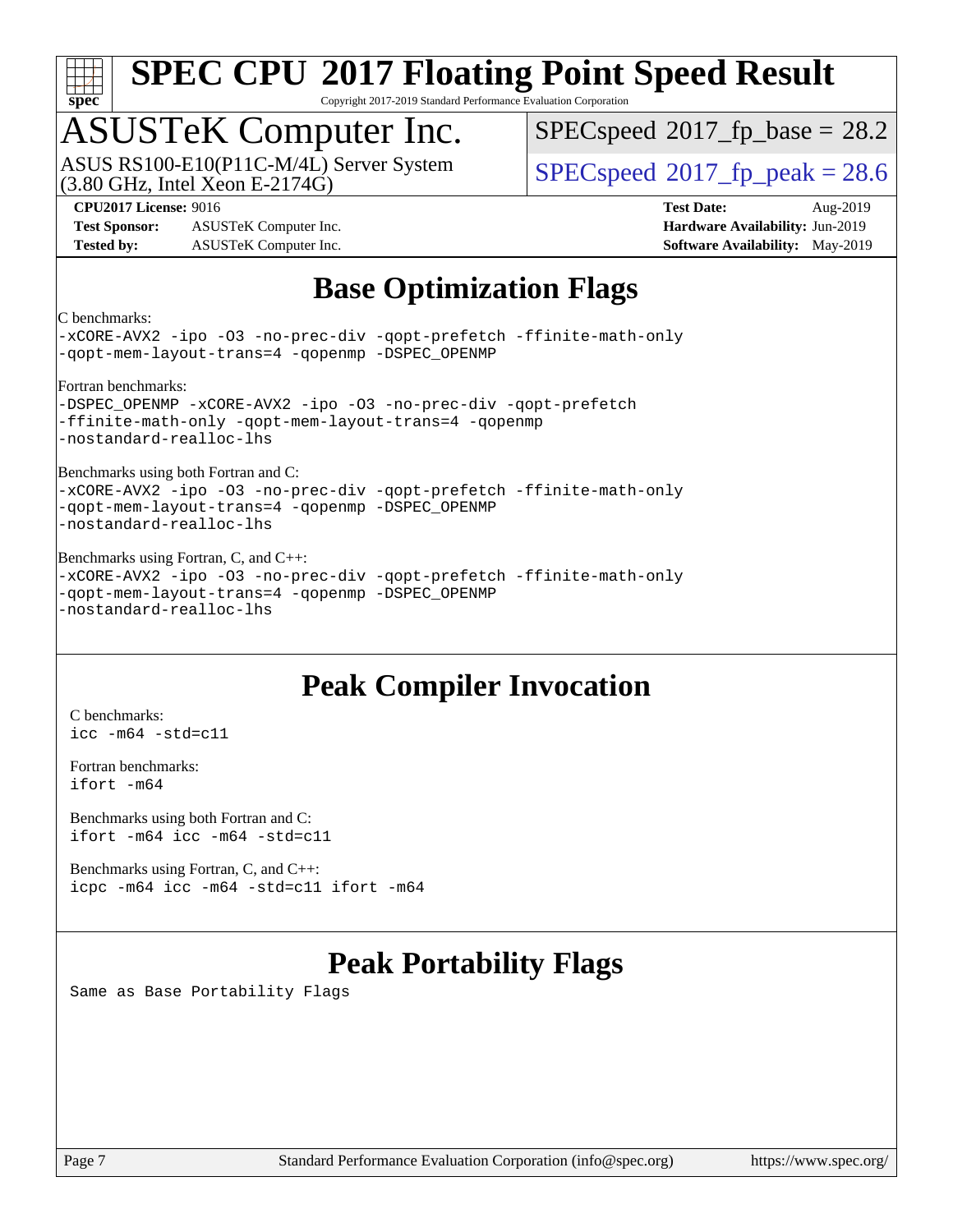

Copyright 2017-2019 Standard Performance Evaluation Corporation

## ASUSTeK Computer Inc.

 $(3.80 \text{ GHz}, \text{Intel Xeon E-2174G})$ ASUS RS100-E10(P11C-M/4L) Server System  $SPECspeed@2017$  $SPECspeed@2017$  fp\_peak = 28.6

 $SPECspeed*2017_fp\_base = 28.2$  $SPECspeed*2017_fp\_base = 28.2$ 

**[Test Sponsor:](http://www.spec.org/auto/cpu2017/Docs/result-fields.html#TestSponsor)** ASUSTeK Computer Inc. **[Hardware Availability:](http://www.spec.org/auto/cpu2017/Docs/result-fields.html#HardwareAvailability)** Jun-2019 **[Tested by:](http://www.spec.org/auto/cpu2017/Docs/result-fields.html#Testedby)** ASUSTeK Computer Inc. **[Software Availability:](http://www.spec.org/auto/cpu2017/Docs/result-fields.html#SoftwareAvailability)** May-2019

**[CPU2017 License:](http://www.spec.org/auto/cpu2017/Docs/result-fields.html#CPU2017License)** 9016 **[Test Date:](http://www.spec.org/auto/cpu2017/Docs/result-fields.html#TestDate)** Aug-2019

### **[Peak Optimization Flags](http://www.spec.org/auto/cpu2017/Docs/result-fields.html#PeakOptimizationFlags)**

[C benchmarks:](http://www.spec.org/auto/cpu2017/Docs/result-fields.html#Cbenchmarks) [-xCORE-AVX2](http://www.spec.org/cpu2017/results/res2019q3/cpu2017-20190826-17258.flags.html#user_CCpeak_f-xCORE-AVX2) [-ipo](http://www.spec.org/cpu2017/results/res2019q3/cpu2017-20190826-17258.flags.html#user_CCpeak_f-ipo) [-O3](http://www.spec.org/cpu2017/results/res2019q3/cpu2017-20190826-17258.flags.html#user_CCpeak_f-O3) [-no-prec-div](http://www.spec.org/cpu2017/results/res2019q3/cpu2017-20190826-17258.flags.html#user_CCpeak_f-no-prec-div) [-qopt-prefetch](http://www.spec.org/cpu2017/results/res2019q3/cpu2017-20190826-17258.flags.html#user_CCpeak_f-qopt-prefetch) [-ffinite-math-only](http://www.spec.org/cpu2017/results/res2019q3/cpu2017-20190826-17258.flags.html#user_CCpeak_f_finite_math_only_cb91587bd2077682c4b38af759c288ed7c732db004271a9512da14a4f8007909a5f1427ecbf1a0fb78ff2a814402c6114ac565ca162485bbcae155b5e4258871) [-qopt-mem-layout-trans=4](http://www.spec.org/cpu2017/results/res2019q3/cpu2017-20190826-17258.flags.html#user_CCpeak_f-qopt-mem-layout-trans_fa39e755916c150a61361b7846f310bcdf6f04e385ef281cadf3647acec3f0ae266d1a1d22d972a7087a248fd4e6ca390a3634700869573d231a252c784941a8) [-qopenmp](http://www.spec.org/cpu2017/results/res2019q3/cpu2017-20190826-17258.flags.html#user_CCpeak_qopenmp_16be0c44f24f464004c6784a7acb94aca937f053568ce72f94b139a11c7c168634a55f6653758ddd83bcf7b8463e8028bb0b48b77bcddc6b78d5d95bb1df2967) [-DSPEC\\_OPENMP](http://www.spec.org/cpu2017/results/res2019q3/cpu2017-20190826-17258.flags.html#suite_CCpeak_DSPEC_OPENMP) [Fortran benchmarks](http://www.spec.org/auto/cpu2017/Docs/result-fields.html#Fortranbenchmarks): 603.bwaves\_s: [-prof-gen](http://www.spec.org/cpu2017/results/res2019q3/cpu2017-20190826-17258.flags.html#user_peakPASS1_FFLAGSPASS1_LDFLAGS603_bwaves_s_prof_gen_5aa4926d6013ddb2a31985c654b3eb18169fc0c6952a63635c234f711e6e63dd76e94ad52365559451ec499a2cdb89e4dc58ba4c67ef54ca681ffbe1461d6b36)(pass 1) [-prof-use](http://www.spec.org/cpu2017/results/res2019q3/cpu2017-20190826-17258.flags.html#user_peakPASS2_FFLAGSPASS2_LDFLAGS603_bwaves_s_prof_use_1a21ceae95f36a2b53c25747139a6c16ca95bd9def2a207b4f0849963b97e94f5260e30a0c64f4bb623698870e679ca08317ef8150905d41bd88c6f78df73f19)(pass 2) [-DSPEC\\_SUPPRESS\\_OPENMP](http://www.spec.org/cpu2017/results/res2019q3/cpu2017-20190826-17258.flags.html#suite_peakPASS1_FOPTIMIZE603_bwaves_s_DSPEC_SUPPRESS_OPENMP) [-DSPEC\\_OPENMP](http://www.spec.org/cpu2017/results/res2019q3/cpu2017-20190826-17258.flags.html#suite_peakPASS2_FOPTIMIZE603_bwaves_s_DSPEC_OPENMP) [-O2](http://www.spec.org/cpu2017/results/res2019q3/cpu2017-20190826-17258.flags.html#user_peakPASS1_FOPTIMIZE603_bwaves_s_f-O2) [-xCORE-AVX2](http://www.spec.org/cpu2017/results/res2019q3/cpu2017-20190826-17258.flags.html#user_peakPASS2_FOPTIMIZE603_bwaves_s_f-xCORE-AVX2) [-qopt-prefetch](http://www.spec.org/cpu2017/results/res2019q3/cpu2017-20190826-17258.flags.html#user_peakPASS1_FOPTIMIZEPASS2_FOPTIMIZE603_bwaves_s_f-qopt-prefetch) [-ipo](http://www.spec.org/cpu2017/results/res2019q3/cpu2017-20190826-17258.flags.html#user_peakPASS2_FOPTIMIZE603_bwaves_s_f-ipo) [-O3](http://www.spec.org/cpu2017/results/res2019q3/cpu2017-20190826-17258.flags.html#user_peakPASS2_FOPTIMIZE603_bwaves_s_f-O3) [-ffinite-math-only](http://www.spec.org/cpu2017/results/res2019q3/cpu2017-20190826-17258.flags.html#user_peakPASS1_FOPTIMIZEPASS2_FOPTIMIZE603_bwaves_s_f_finite_math_only_cb91587bd2077682c4b38af759c288ed7c732db004271a9512da14a4f8007909a5f1427ecbf1a0fb78ff2a814402c6114ac565ca162485bbcae155b5e4258871) [-no-prec-div](http://www.spec.org/cpu2017/results/res2019q3/cpu2017-20190826-17258.flags.html#user_peakPASS2_FOPTIMIZE603_bwaves_s_f-no-prec-div) [-qopt-mem-layout-trans=4](http://www.spec.org/cpu2017/results/res2019q3/cpu2017-20190826-17258.flags.html#user_peakPASS1_FOPTIMIZEPASS2_FOPTIMIZE603_bwaves_s_f-qopt-mem-layout-trans_fa39e755916c150a61361b7846f310bcdf6f04e385ef281cadf3647acec3f0ae266d1a1d22d972a7087a248fd4e6ca390a3634700869573d231a252c784941a8) [-qopenmp](http://www.spec.org/cpu2017/results/res2019q3/cpu2017-20190826-17258.flags.html#user_peakPASS2_FOPTIMIZE603_bwaves_s_qopenmp_16be0c44f24f464004c6784a7acb94aca937f053568ce72f94b139a11c7c168634a55f6653758ddd83bcf7b8463e8028bb0b48b77bcddc6b78d5d95bb1df2967) [-nostandard-realloc-lhs](http://www.spec.org/cpu2017/results/res2019q3/cpu2017-20190826-17258.flags.html#user_peakEXTRA_FOPTIMIZE603_bwaves_s_f_2003_std_realloc_82b4557e90729c0f113870c07e44d33d6f5a304b4f63d4c15d2d0f1fab99f5daaed73bdb9275d9ae411527f28b936061aa8b9c8f2d63842963b95c9dd6426b8a) 649.fotonik3d\_s: Same as 603.bwaves\_s 654.roms\_s: [-DSPEC\\_OPENMP](http://www.spec.org/cpu2017/results/res2019q3/cpu2017-20190826-17258.flags.html#suite_peakFOPTIMIZE654_roms_s_DSPEC_OPENMP) [-xCORE-AVX2](http://www.spec.org/cpu2017/results/res2019q3/cpu2017-20190826-17258.flags.html#user_peakFOPTIMIZE654_roms_s_f-xCORE-AVX2) [-ipo](http://www.spec.org/cpu2017/results/res2019q3/cpu2017-20190826-17258.flags.html#user_peakFOPTIMIZE654_roms_s_f-ipo) [-O3](http://www.spec.org/cpu2017/results/res2019q3/cpu2017-20190826-17258.flags.html#user_peakFOPTIMIZE654_roms_s_f-O3) [-no-prec-div](http://www.spec.org/cpu2017/results/res2019q3/cpu2017-20190826-17258.flags.html#user_peakFOPTIMIZE654_roms_s_f-no-prec-div) [-qopt-prefetch](http://www.spec.org/cpu2017/results/res2019q3/cpu2017-20190826-17258.flags.html#user_peakFOPTIMIZE654_roms_s_f-qopt-prefetch) [-ffinite-math-only](http://www.spec.org/cpu2017/results/res2019q3/cpu2017-20190826-17258.flags.html#user_peakFOPTIMIZE654_roms_s_f_finite_math_only_cb91587bd2077682c4b38af759c288ed7c732db004271a9512da14a4f8007909a5f1427ecbf1a0fb78ff2a814402c6114ac565ca162485bbcae155b5e4258871) [-qopt-mem-layout-trans=4](http://www.spec.org/cpu2017/results/res2019q3/cpu2017-20190826-17258.flags.html#user_peakFOPTIMIZE654_roms_s_f-qopt-mem-layout-trans_fa39e755916c150a61361b7846f310bcdf6f04e385ef281cadf3647acec3f0ae266d1a1d22d972a7087a248fd4e6ca390a3634700869573d231a252c784941a8) [-qopenmp](http://www.spec.org/cpu2017/results/res2019q3/cpu2017-20190826-17258.flags.html#user_peakFOPTIMIZE654_roms_s_qopenmp_16be0c44f24f464004c6784a7acb94aca937f053568ce72f94b139a11c7c168634a55f6653758ddd83bcf7b8463e8028bb0b48b77bcddc6b78d5d95bb1df2967) [-nostandard-realloc-lhs](http://www.spec.org/cpu2017/results/res2019q3/cpu2017-20190826-17258.flags.html#user_peakEXTRA_FOPTIMIZE654_roms_s_f_2003_std_realloc_82b4557e90729c0f113870c07e44d33d6f5a304b4f63d4c15d2d0f1fab99f5daaed73bdb9275d9ae411527f28b936061aa8b9c8f2d63842963b95c9dd6426b8a) [Benchmarks using both Fortran and C:](http://www.spec.org/auto/cpu2017/Docs/result-fields.html#BenchmarksusingbothFortranandC) 621.wrf\_s: [-prof-gen](http://www.spec.org/cpu2017/results/res2019q3/cpu2017-20190826-17258.flags.html#user_peakPASS1_CFLAGSPASS1_FFLAGSPASS1_LDFLAGS621_wrf_s_prof_gen_5aa4926d6013ddb2a31985c654b3eb18169fc0c6952a63635c234f711e6e63dd76e94ad52365559451ec499a2cdb89e4dc58ba4c67ef54ca681ffbe1461d6b36)(pass 1) [-prof-use](http://www.spec.org/cpu2017/results/res2019q3/cpu2017-20190826-17258.flags.html#user_peakPASS2_CFLAGSPASS2_FFLAGSPASS2_LDFLAGS621_wrf_s_prof_use_1a21ceae95f36a2b53c25747139a6c16ca95bd9def2a207b4f0849963b97e94f5260e30a0c64f4bb623698870e679ca08317ef8150905d41bd88c6f78df73f19)(pass 2) [-O2](http://www.spec.org/cpu2017/results/res2019q3/cpu2017-20190826-17258.flags.html#user_peakPASS1_COPTIMIZEPASS1_FOPTIMIZE621_wrf_s_f-O2) [-xCORE-AVX2](http://www.spec.org/cpu2017/results/res2019q3/cpu2017-20190826-17258.flags.html#user_peakPASS2_COPTIMIZEPASS2_FOPTIMIZE621_wrf_s_f-xCORE-AVX2) [-qopt-prefetch](http://www.spec.org/cpu2017/results/res2019q3/cpu2017-20190826-17258.flags.html#user_peakPASS1_COPTIMIZEPASS1_FOPTIMIZEPASS2_COPTIMIZEPASS2_FOPTIMIZE621_wrf_s_f-qopt-prefetch) [-ipo](http://www.spec.org/cpu2017/results/res2019q3/cpu2017-20190826-17258.flags.html#user_peakPASS2_COPTIMIZEPASS2_FOPTIMIZE621_wrf_s_f-ipo) [-O3](http://www.spec.org/cpu2017/results/res2019q3/cpu2017-20190826-17258.flags.html#user_peakPASS2_COPTIMIZEPASS2_FOPTIMIZE621_wrf_s_f-O3) [-ffinite-math-only](http://www.spec.org/cpu2017/results/res2019q3/cpu2017-20190826-17258.flags.html#user_peakPASS1_COPTIMIZEPASS1_FOPTIMIZEPASS2_COPTIMIZEPASS2_FOPTIMIZE621_wrf_s_f_finite_math_only_cb91587bd2077682c4b38af759c288ed7c732db004271a9512da14a4f8007909a5f1427ecbf1a0fb78ff2a814402c6114ac565ca162485bbcae155b5e4258871) [-no-prec-div](http://www.spec.org/cpu2017/results/res2019q3/cpu2017-20190826-17258.flags.html#user_peakPASS2_COPTIMIZEPASS2_FOPTIMIZE621_wrf_s_f-no-prec-div) [-qopt-mem-layout-trans=4](http://www.spec.org/cpu2017/results/res2019q3/cpu2017-20190826-17258.flags.html#user_peakPASS1_COPTIMIZEPASS1_FOPTIMIZEPASS2_COPTIMIZEPASS2_FOPTIMIZE621_wrf_s_f-qopt-mem-layout-trans_fa39e755916c150a61361b7846f310bcdf6f04e385ef281cadf3647acec3f0ae266d1a1d22d972a7087a248fd4e6ca390a3634700869573d231a252c784941a8) [-DSPEC\\_SUPPRESS\\_OPENMP](http://www.spec.org/cpu2017/results/res2019q3/cpu2017-20190826-17258.flags.html#suite_peakPASS1_COPTIMIZEPASS1_FOPTIMIZE621_wrf_s_DSPEC_SUPPRESS_OPENMP) [-qopenmp](http://www.spec.org/cpu2017/results/res2019q3/cpu2017-20190826-17258.flags.html#user_peakPASS2_COPTIMIZEPASS2_FOPTIMIZE621_wrf_s_qopenmp_16be0c44f24f464004c6784a7acb94aca937f053568ce72f94b139a11c7c168634a55f6653758ddd83bcf7b8463e8028bb0b48b77bcddc6b78d5d95bb1df2967) [-DSPEC\\_OPENMP](http://www.spec.org/cpu2017/results/res2019q3/cpu2017-20190826-17258.flags.html#suite_peakPASS2_COPTIMIZEPASS2_FOPTIMIZE621_wrf_s_DSPEC_OPENMP) [-nostandard-realloc-lhs](http://www.spec.org/cpu2017/results/res2019q3/cpu2017-20190826-17258.flags.html#user_peakEXTRA_FOPTIMIZE621_wrf_s_f_2003_std_realloc_82b4557e90729c0f113870c07e44d33d6f5a304b4f63d4c15d2d0f1fab99f5daaed73bdb9275d9ae411527f28b936061aa8b9c8f2d63842963b95c9dd6426b8a) 627.cam4\_s: [-xCORE-AVX2](http://www.spec.org/cpu2017/results/res2019q3/cpu2017-20190826-17258.flags.html#user_peakCOPTIMIZEFOPTIMIZE627_cam4_s_f-xCORE-AVX2) [-ipo](http://www.spec.org/cpu2017/results/res2019q3/cpu2017-20190826-17258.flags.html#user_peakCOPTIMIZEFOPTIMIZE627_cam4_s_f-ipo) [-O3](http://www.spec.org/cpu2017/results/res2019q3/cpu2017-20190826-17258.flags.html#user_peakCOPTIMIZEFOPTIMIZE627_cam4_s_f-O3) [-no-prec-div](http://www.spec.org/cpu2017/results/res2019q3/cpu2017-20190826-17258.flags.html#user_peakCOPTIMIZEFOPTIMIZE627_cam4_s_f-no-prec-div) [-qopt-prefetch](http://www.spec.org/cpu2017/results/res2019q3/cpu2017-20190826-17258.flags.html#user_peakCOPTIMIZEFOPTIMIZE627_cam4_s_f-qopt-prefetch) [-ffinite-math-only](http://www.spec.org/cpu2017/results/res2019q3/cpu2017-20190826-17258.flags.html#user_peakCOPTIMIZEFOPTIMIZE627_cam4_s_f_finite_math_only_cb91587bd2077682c4b38af759c288ed7c732db004271a9512da14a4f8007909a5f1427ecbf1a0fb78ff2a814402c6114ac565ca162485bbcae155b5e4258871) [-qopt-mem-layout-trans=4](http://www.spec.org/cpu2017/results/res2019q3/cpu2017-20190826-17258.flags.html#user_peakCOPTIMIZEFOPTIMIZE627_cam4_s_f-qopt-mem-layout-trans_fa39e755916c150a61361b7846f310bcdf6f04e385ef281cadf3647acec3f0ae266d1a1d22d972a7087a248fd4e6ca390a3634700869573d231a252c784941a8) [-qopenmp](http://www.spec.org/cpu2017/results/res2019q3/cpu2017-20190826-17258.flags.html#user_peakCOPTIMIZEFOPTIMIZE627_cam4_s_qopenmp_16be0c44f24f464004c6784a7acb94aca937f053568ce72f94b139a11c7c168634a55f6653758ddd83bcf7b8463e8028bb0b48b77bcddc6b78d5d95bb1df2967) [-DSPEC\\_OPENMP](http://www.spec.org/cpu2017/results/res2019q3/cpu2017-20190826-17258.flags.html#suite_peakCOPTIMIZEFOPTIMIZE627_cam4_s_DSPEC_OPENMP) [-nostandard-realloc-lhs](http://www.spec.org/cpu2017/results/res2019q3/cpu2017-20190826-17258.flags.html#user_peakEXTRA_FOPTIMIZE627_cam4_s_f_2003_std_realloc_82b4557e90729c0f113870c07e44d33d6f5a304b4f63d4c15d2d0f1fab99f5daaed73bdb9275d9ae411527f28b936061aa8b9c8f2d63842963b95c9dd6426b8a) 628.pop2\_s: Same as 621.wrf\_s [Benchmarks using Fortran, C, and C++:](http://www.spec.org/auto/cpu2017/Docs/result-fields.html#BenchmarksusingFortranCandCXX) [-xCORE-AVX2](http://www.spec.org/cpu2017/results/res2019q3/cpu2017-20190826-17258.flags.html#user_CC_CXX_FCpeak_f-xCORE-AVX2) [-ipo](http://www.spec.org/cpu2017/results/res2019q3/cpu2017-20190826-17258.flags.html#user_CC_CXX_FCpeak_f-ipo) [-O3](http://www.spec.org/cpu2017/results/res2019q3/cpu2017-20190826-17258.flags.html#user_CC_CXX_FCpeak_f-O3) [-no-prec-div](http://www.spec.org/cpu2017/results/res2019q3/cpu2017-20190826-17258.flags.html#user_CC_CXX_FCpeak_f-no-prec-div) [-qopt-prefetch](http://www.spec.org/cpu2017/results/res2019q3/cpu2017-20190826-17258.flags.html#user_CC_CXX_FCpeak_f-qopt-prefetch) [-ffinite-math-only](http://www.spec.org/cpu2017/results/res2019q3/cpu2017-20190826-17258.flags.html#user_CC_CXX_FCpeak_f_finite_math_only_cb91587bd2077682c4b38af759c288ed7c732db004271a9512da14a4f8007909a5f1427ecbf1a0fb78ff2a814402c6114ac565ca162485bbcae155b5e4258871) [-qopt-mem-layout-trans=4](http://www.spec.org/cpu2017/results/res2019q3/cpu2017-20190826-17258.flags.html#user_CC_CXX_FCpeak_f-qopt-mem-layout-trans_fa39e755916c150a61361b7846f310bcdf6f04e385ef281cadf3647acec3f0ae266d1a1d22d972a7087a248fd4e6ca390a3634700869573d231a252c784941a8) [-qopenmp](http://www.spec.org/cpu2017/results/res2019q3/cpu2017-20190826-17258.flags.html#user_CC_CXX_FCpeak_qopenmp_16be0c44f24f464004c6784a7acb94aca937f053568ce72f94b139a11c7c168634a55f6653758ddd83bcf7b8463e8028bb0b48b77bcddc6b78d5d95bb1df2967) [-DSPEC\\_OPENMP](http://www.spec.org/cpu2017/results/res2019q3/cpu2017-20190826-17258.flags.html#suite_CC_CXX_FCpeak_DSPEC_OPENMP) [-nostandard-realloc-lhs](http://www.spec.org/cpu2017/results/res2019q3/cpu2017-20190826-17258.flags.html#user_CC_CXX_FCpeak_f_2003_std_realloc_82b4557e90729c0f113870c07e44d33d6f5a304b4f63d4c15d2d0f1fab99f5daaed73bdb9275d9ae411527f28b936061aa8b9c8f2d63842963b95c9dd6426b8a) [The flags files that were used to format this result can be browsed at](tmsearch) <http://www.spec.org/cpu2017/flags/ASUSTekPlatform-Settings-p11-V2.0-revB.html> <http://www.spec.org/cpu2017/flags/Intel-ic19.0u1-official-linux64.2019-07-09.html> [You can also download the XML flags sources by saving the following links:](tmsearch) <http://www.spec.org/cpu2017/flags/ASUSTekPlatform-Settings-p11-V2.0-revB.xml> <http://www.spec.org/cpu2017/flags/Intel-ic19.0u1-official-linux64.2019-07-09.xml>